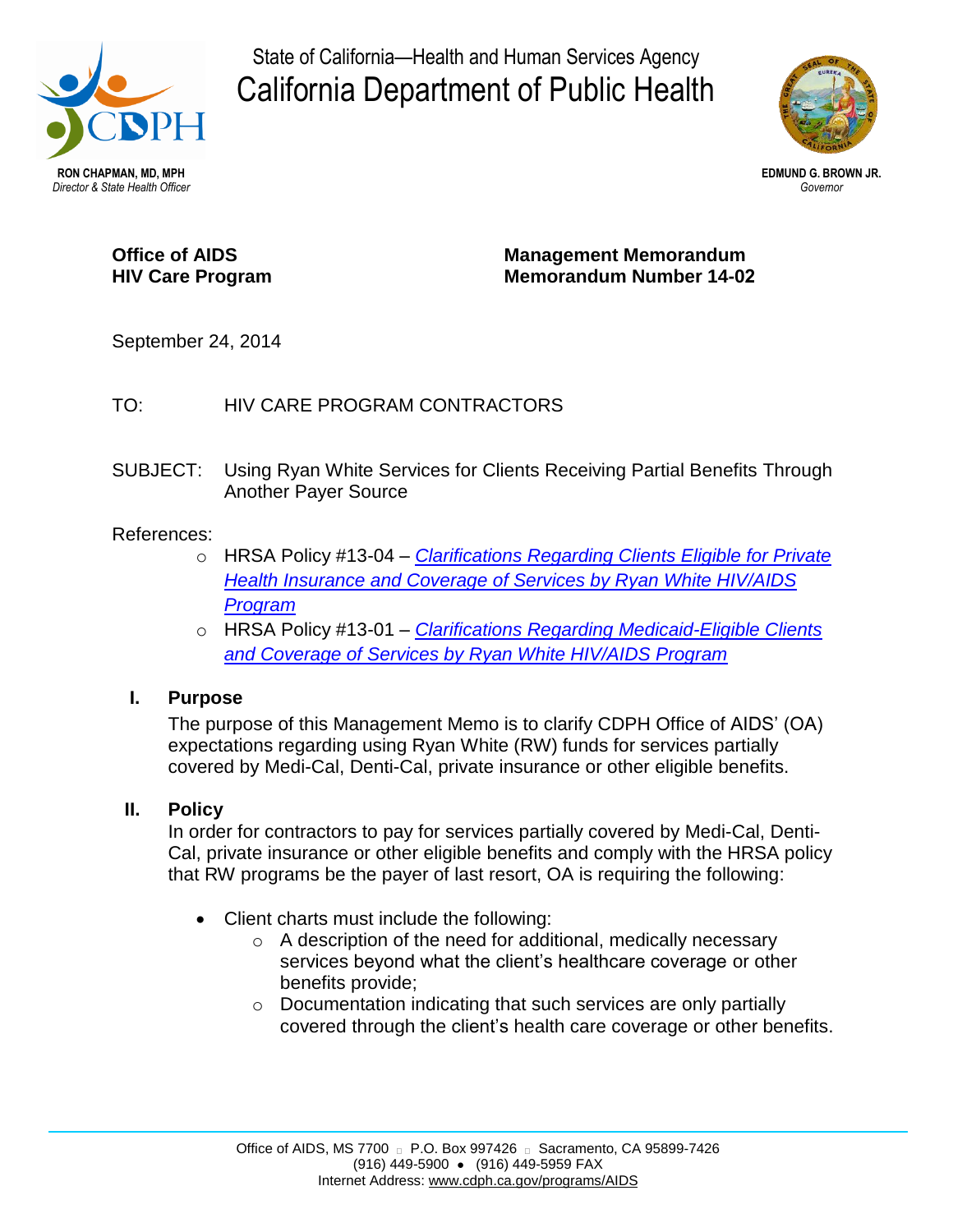#### **Management Memo 14-02**

Page 2

- Contractors should be aware that Ryan White funds cannot be used to pay for services provided by a provider not in the client's healthcare provider network, unless the medically necessary service cannot be obtained through an in-network provider.
- Reminder all RW providers who provide services that overlap with Medi-Cal and Denti-Cal must be certified to receive Medi-Cal and Denti-Cal payments.
- Contractors must update their policy and procedures to include all requirements defined in this memo.
- Contractors must ensure all subcontractors are in compliance with the activities defined in this memo.

For additional information Contractors and Service Providers should review the following: HRSA - [Ryan White and the Affordable Care Act: Frequently Asked](http://hab.hrsa.gov/affordablecareact/faq.pdf)  [Questions - July 2014](http://hab.hrsa.gov/affordablecareact/faq.pdf) (Questions 5.2, 5.3, 5.4, 5.6, and 5.8)

If you have questions, please contact your Care Program Advisor. Current Care Program Advisor assignments are located on the OA website: <http://www.cdph.ca.gov/programs/aids/Documents/11MAD3cCareAdvisors.pdf>

Sincerely,

Ayanna Kiburi, MPH Chief, HIV Care Branch Office of AIDS California Department of Public Health